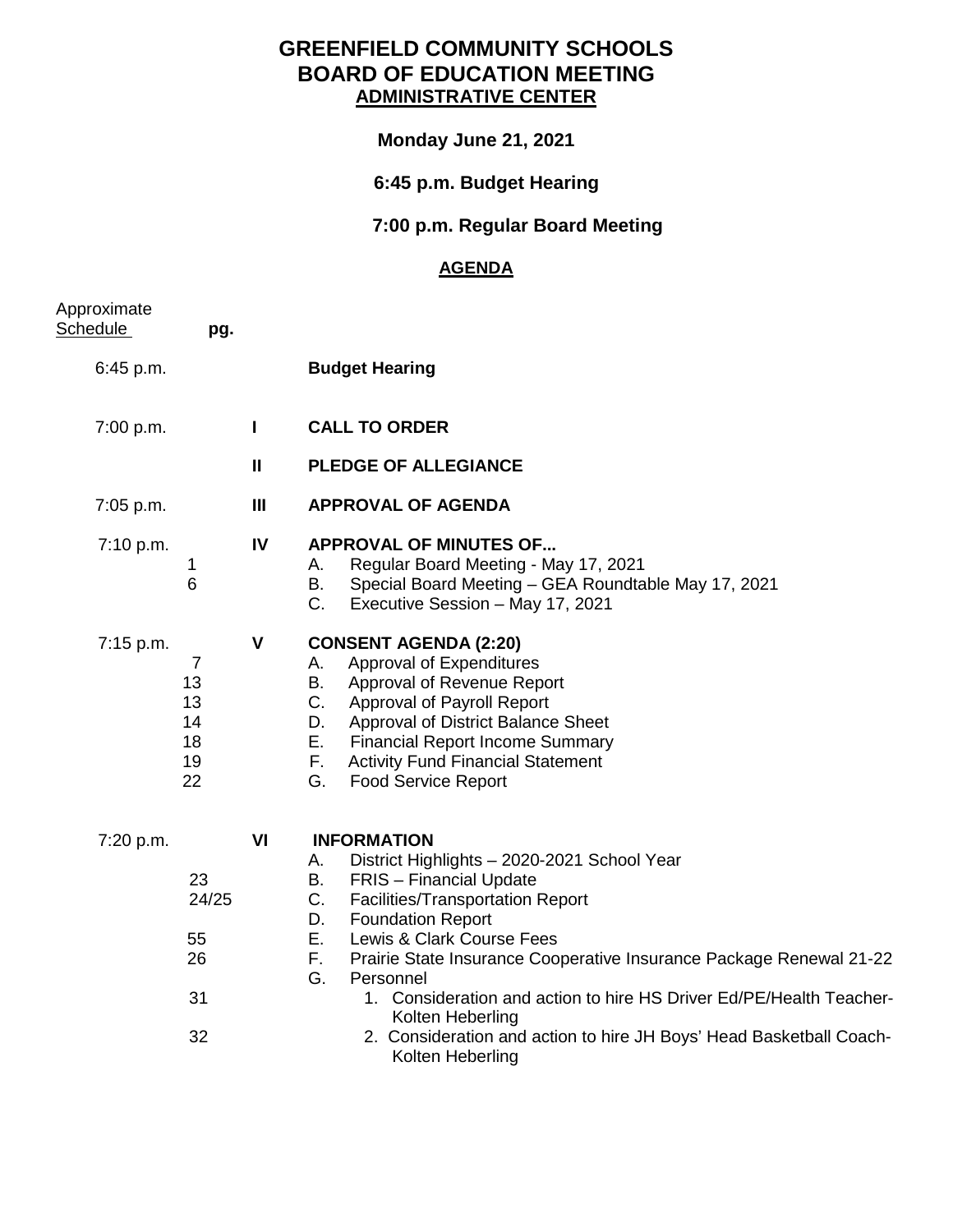|           | 33<br>34<br>35<br>36<br>37<br>38-42<br>43<br>44<br>45<br>46<br>53 |      | 3. Consideration and action to hire Pee Wee Boys' Head Basketball<br>Coach - Kolten Heberling<br>4. Consideration and action to hire JH Boys' Basketball Asst.<br>Coach - Devon Roach<br>5. Consideration and action to hire Pee Wee Boys' Basketball Asst.<br>Coach - Devon Roach<br>6. Accept Special Needs Bus Driver Retirement - Dan Bowman<br>7. Reassign Bus Driver to Special Needs Bus Driver - John<br>Davidson<br>8. Hire Four Summer School Teachers<br>9. Accept Resignation of HS Girls' Softball Asst. Coach - Leah<br>Pembrook<br>10. Consideration and action to hire Teacher Aides<br>Reopening Plan Update<br>Н.<br>Consideration and action to approve C & C Consulting Services, Inc.<br>L.<br>Contract<br>Hunt Scholarship<br>J.<br>"We Stand for Our Students" Resolution information<br>Κ. |
|-----------|-------------------------------------------------------------------|------|--------------------------------------------------------------------------------------------------------------------------------------------------------------------------------------------------------------------------------------------------------------------------------------------------------------------------------------------------------------------------------------------------------------------------------------------------------------------------------------------------------------------------------------------------------------------------------------------------------------------------------------------------------------------------------------------------------------------------------------------------------------------------------------------------------------------|
|           | 54                                                                |      | Greenfield-Northwestern Sports Coop final invoice<br>L.                                                                                                                                                                                                                                                                                                                                                                                                                                                                                                                                                                                                                                                                                                                                                            |
| 8:00 p.m. | 55                                                                | VII  | Registration and Course Fees for ESSER III Grant<br>М.<br><b>OPPORTUNITY FOR CITIZENS TO SPEAK**</b>                                                                                                                                                                                                                                                                                                                                                                                                                                                                                                                                                                                                                                                                                                               |
|           |                                                                   |      |                                                                                                                                                                                                                                                                                                                                                                                                                                                                                                                                                                                                                                                                                                                                                                                                                    |
| 8:05 p.m. |                                                                   | VIII | <b>Executive Session</b>                                                                                                                                                                                                                                                                                                                                                                                                                                                                                                                                                                                                                                                                                                                                                                                           |
|           |                                                                   |      | A. For the purpose of considering the appointment, employment,<br>compensation, discipline, performance, or dismissal of specific employees or<br>any other issues that may be properly considered under executive session<br>rules.                                                                                                                                                                                                                                                                                                                                                                                                                                                                                                                                                                               |
| 8:45 p.m. |                                                                   | IX   | <b>ACTION ITEMS</b>                                                                                                                                                                                                                                                                                                                                                                                                                                                                                                                                                                                                                                                                                                                                                                                                |
|           |                                                                   |      | A. Consideration and action on Facilities Report<br>B. Consideration and action on Transportation Report<br>C. Consideration and action on July Board Meeting<br>D.<br>Personnel:                                                                                                                                                                                                                                                                                                                                                                                                                                                                                                                                                                                                                                  |
|           | 31                                                                |      | 1. Consideration and action to hire HS Driver Ed/PE/Health Teacher-<br>Kolten Heberling                                                                                                                                                                                                                                                                                                                                                                                                                                                                                                                                                                                                                                                                                                                            |
|           | 32                                                                |      | 2. Consideration and action to hire JH Boys' Head Basketball Coach-<br>Kolten Heberling                                                                                                                                                                                                                                                                                                                                                                                                                                                                                                                                                                                                                                                                                                                            |
|           | 33                                                                |      | 3. Consideration and action to hire Pee Wee Boys' Head Basketball<br>Coach - Kolten Heberling                                                                                                                                                                                                                                                                                                                                                                                                                                                                                                                                                                                                                                                                                                                      |
|           | 34                                                                |      | 4. Consideration and action to hire JH Boys' Basketball Asst.<br>Coach - Devon Roach                                                                                                                                                                                                                                                                                                                                                                                                                                                                                                                                                                                                                                                                                                                               |
|           | 35                                                                |      | 5. Consideration and action to hire Pee Wee Boys' Basketball Asst.<br>Coach - Devon Roach                                                                                                                                                                                                                                                                                                                                                                                                                                                                                                                                                                                                                                                                                                                          |
|           | 36                                                                |      | 6. Accept Special Needs Bus Driver Retirement - Dan Bowman                                                                                                                                                                                                                                                                                                                                                                                                                                                                                                                                                                                                                                                                                                                                                         |
|           | 37                                                                |      | 7. Reassign Bus Driver to Special Needs Bus Driver - John Davidson                                                                                                                                                                                                                                                                                                                                                                                                                                                                                                                                                                                                                                                                                                                                                 |